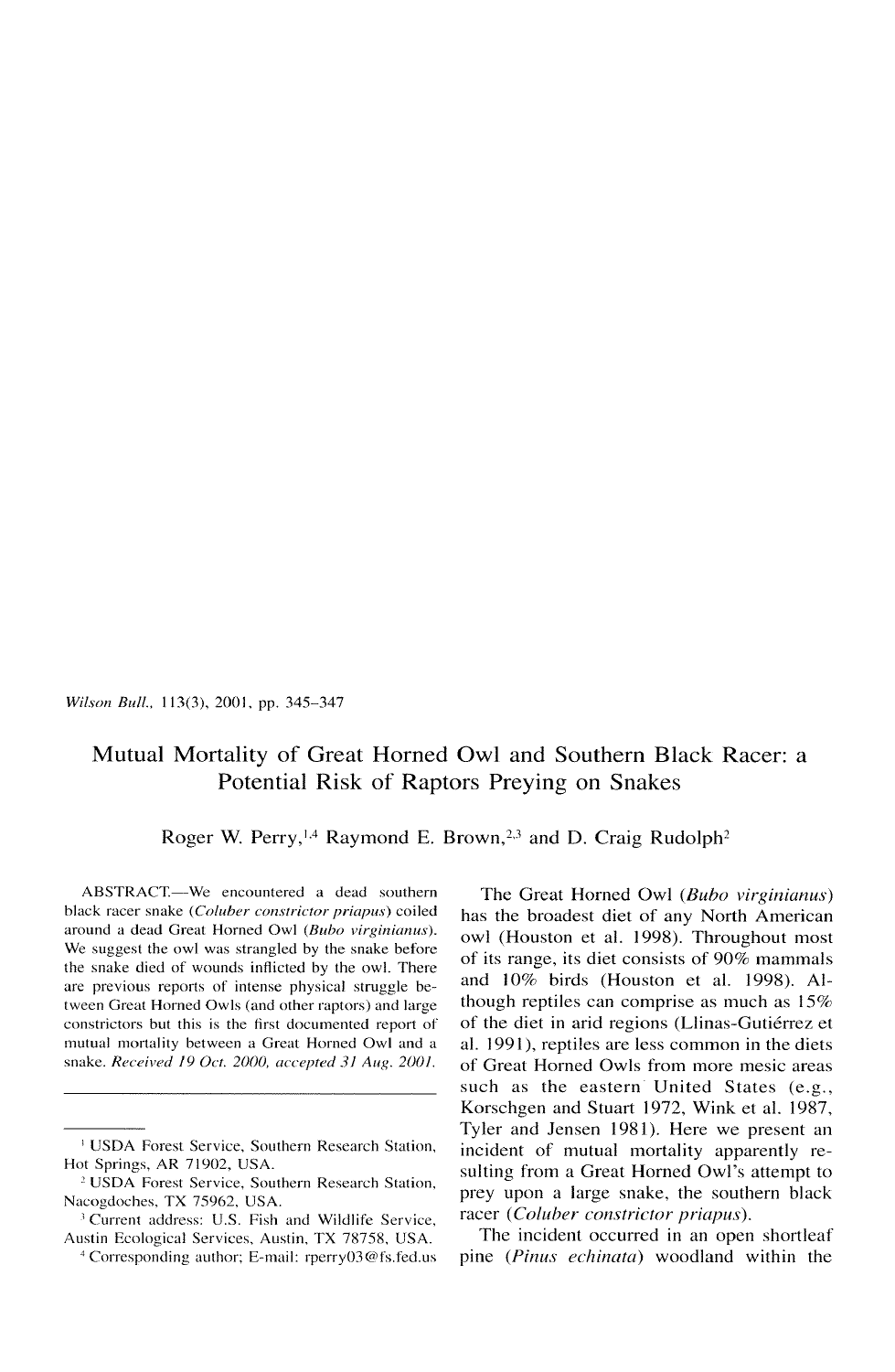

FIG. 1. Dead Great Horned Owl *(Bubo virginianus)* entangled with dead southern black racer *(Coluber constrictor priapus)* discovered along a forest trail in the Ouachita Mountains of Arkansas, 22 June 1999. Photographs by RWP.

Ouachita National Forest of western Arkansas (34° 46' N, 94° 14' W). On 22 June 1999 at 14: 15 CST, we encountered a Great Horned Owl and a black racer laying dead on an infrequently traveled forest road (Fig. 1). The two were entangled and apparently had killed each other. The southern black racer was a relatively large specimen (155 cm total length). The snake was coiled once around the base of the owl's wing and twice around the owl's neck. The owl gripped the snake in its talons approximately 25 cm posterior to the head. The snake had numerous wounds near its midsection and severe trauma to the head. Although the sex of the owl was unknown, its weight (1443 g) suggested it was either a small female or a large male (Craighead and Craighead 1956, Snyder and Wiley 1976). The owl had a wound to its right upper leg, which appeared to have been inflicted by the snake. Since the southern black racer is a primarily diurnal species and we traveled the road the previous evening, we concluded the event had occurred the morning of 22 June. In addition,

motor reflexes were still present in the snake, indicating the snake had died recently.

We suggest the following scenario. Initially, the owl captured the snake and inflicted head trauma. However, the snake, by coiling around the owl's wing, disabled the owl's ability to escape or fly. Once the owl lost its ability to escape from the snake, the snake strangled the owl. The snake eventually succumbed to trauma inflicted by the owl.

We previously have captured numerous black racers in the area where the owl and snake were found. When grasped at the base of the head, a racer typically thrashes violently for a moment then coils around the holder's arm and constricts. The adaptiveness of this behavior may be demonstrated by our observation. The owl likely would have released the snake when it constricted had the snake not prevented the owl from flying.

There are other reports of Great Homed Owls entangled with snakes. Forbush (1927) gives an account of a Great Homed Owl nearly strangled by a "black snake" before the